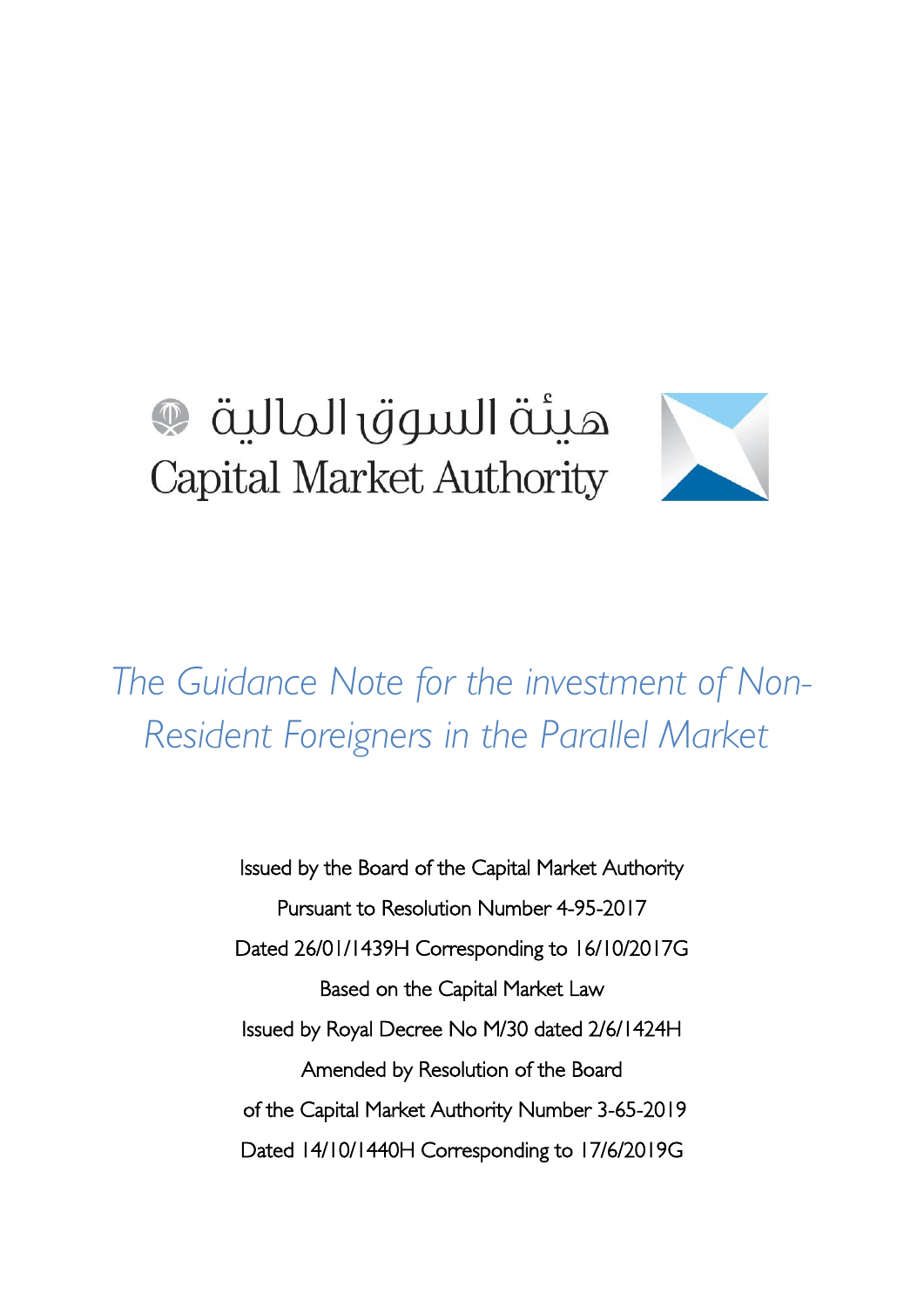#### Part 1: The objective of the guidance note

- A. This guidance note aims to clarify the investment of non-resident foreigners mechanism in the Parallel Market, and the restrictions related to that.
- B. This guidance note should be read in conjunction with and in addition to the provisions of the Capital Market Law and its Implementing Regulations and in particular the Authorized Persons Regulations, Anti-Money Laundering and Counter-Terrorist Financing Rules, Investment Accounts Instructions, Rules on the Offer of Securities and Continuing Obligations, Listing Rules, Rules for Qualified Foreign Financial Institutions Investment in Listed Securities, conditions and requirements of Swap Agreements issued by the Authority, and other relevant laws.

#### Part 2: Categories of Non-resident foreigners whom are allowed to invest in the Parallel Market

The following categories of foreigners who do not reside in the kingdom are allowed to invest in the Parallel Market:

- 1. Qualified foreign investor according to the Rules for Qualified Foreign Financial Institutions Investment in Listed Securities.
- 2. Ultimate beneficiary in Swap agreement with an authorized person.
- 3. Legal person allowed to open an investment account in the Kingdom and an account at the Depositary Center and are licensed or incorporated in a jurisdiction that applies regulatory and monitoring standards equivalent to those of the Authority or acceptable to it in accordance with the list of jurisdictions issued by the Authority as required in sub-paragraph (2), and sub-paragraph (3) of paragraph (a) of article 6 of the Rules for Qualified Foreign Financial Institutions Investment in Listed Securities.
- 4. Natural person holding the nationality of a country that applies regulatory and monitoring standards equivalent to those of the Authority or acceptable to it in accordance with the list of jurisdictions issued by the Authority as required in sub-paragraph (2), and subparagraph (3) of paragraph (a) of article 6 of the Rules for Qualified Foreign Financial Institutions Investment in Listed Securities, and resides in such countries, and fulfil any of the following criteria:
	- a. Has conducted transactions in security markets of not less than 40 million Saudi riyals in total, and not less than ten transactions in each quarter during the last twelve months.
	- b. His net assets is not less than 5 million Saudi Riyals.
	- c. Works or has worked for at least three years in the financial sector.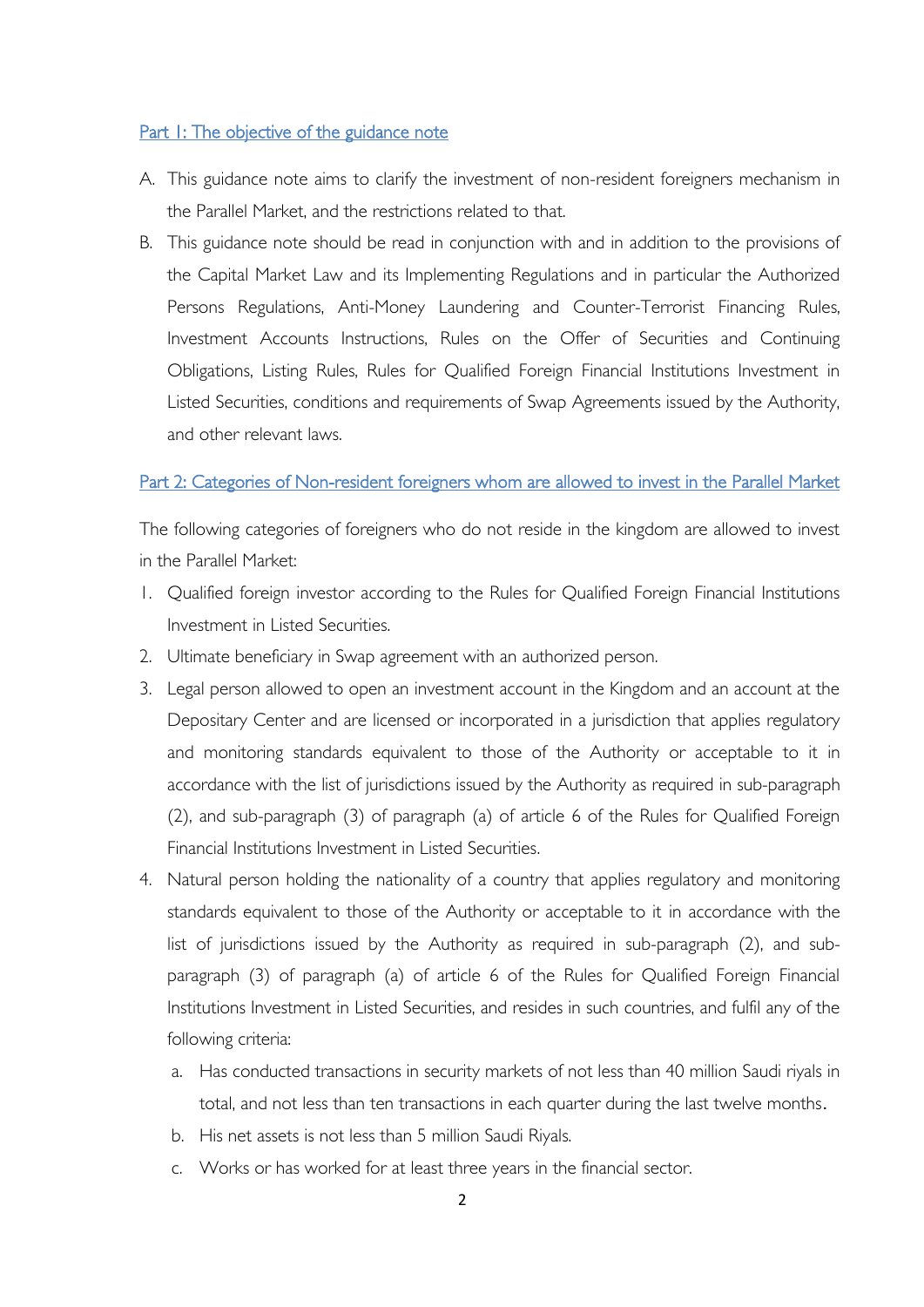- d. Holds the General Securities Qualification Certificate which is recognized by the Authority.
- e. Holds a professional certificate that is related to securities business and accredited by an internationally recognized entity.

### Part 3: Investment restrictions

The investments of non-resident foreigners of all categories in the Parallel Market are subject to the following limitations:

- 1. Each non-resident foreign investor may not own 10% or more of the shares of any issuer whose shares are listed or convertible debt instrument of the issuer.
- 2. The maximum proportion of the shares of any issuer whose shares are listed or convertible debt instrument of the issuer that may be owned by all foreign investors (in all categories, whether residents or non-residents, except the foreign strategic investors pursuant to the Instructions for the Foreign Strategic Investors' Ownership in Listed Companies) in aggregate is 49%.
- 3. Other legislative limitations on foreign ownership in joint stock companies.
- 4. The limitations set forth in the articles of association or by-laws of the listed companies or any instructions issued by the supervisory or regulatory authorities to which these companies are subject.

#### Part 4: Requirements for opening an investment account

A. Opening Investment Accounts for Foreign Natural Persons not Residing in the Kingdom:

To open an investment account for a foreign natural person not residing in the Kingdom for the purpose of investing in the permitted securities in accordance with the Capital Market Law and its Implementing Regulations and instructions issued by the Authority, the authorised person must check his valid passport and obtain copy of it, and obtain the client's residential address and place of work and work address. The authorised person also, must perform the customer due diligence in accordance with the provisions of the Anti-Money Laundering and Counter-Terrorist Financing Rules.

- B. Opening Investment Accounts for Foreign Legal Persons out of the Kingdom:
	- 1. Without prejudice to Clause (c) of this section and the provisions of the Rules for Qualified Foreign Financial Institutions Investment in Listed Securities, to open an investment account for a foreign legal person for the purpose of investing in the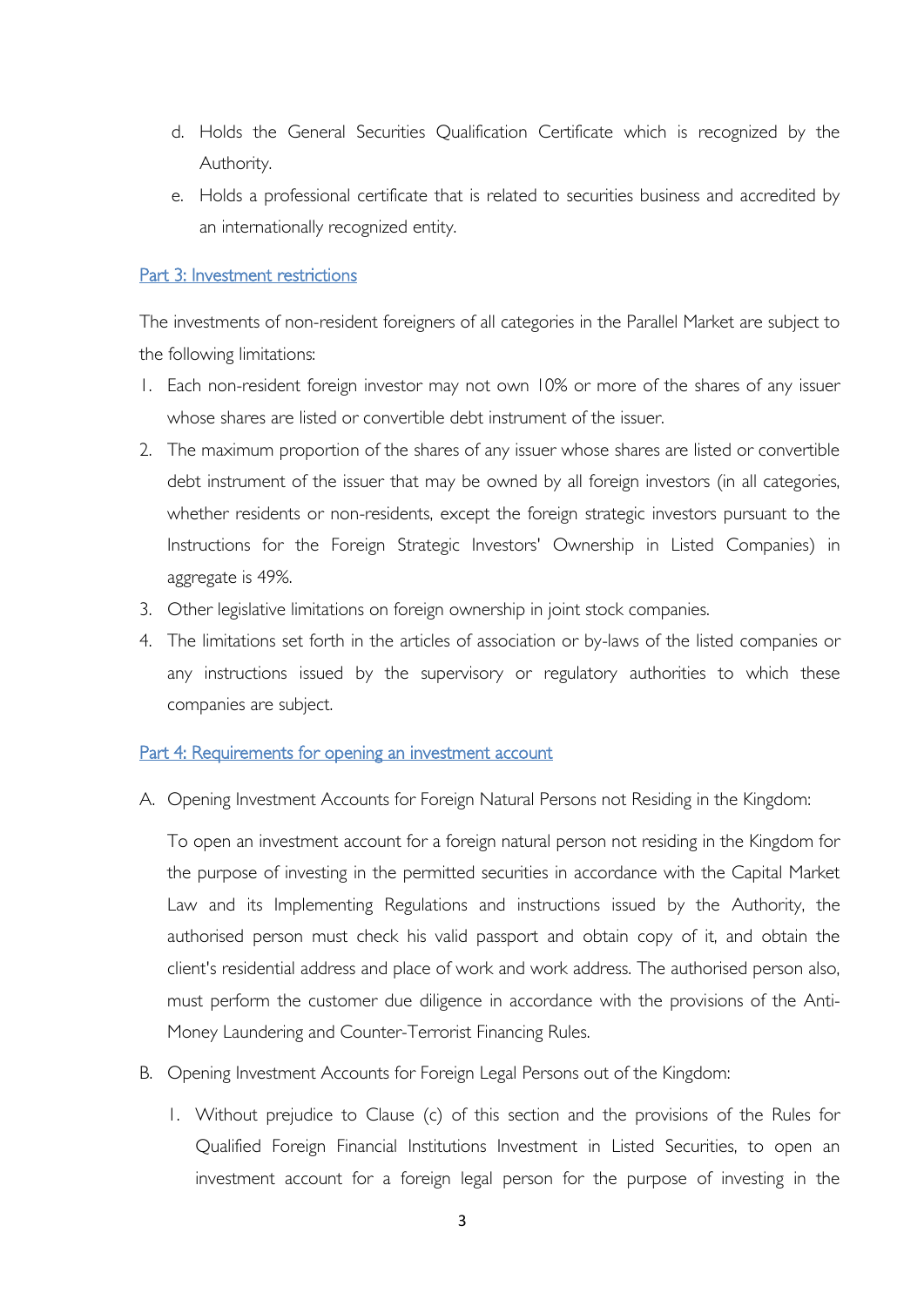permitted securities in accordance with the Capital Market Law and its Implementing Regulations and instructions issued by the Authority, the authorised person must perform the customer due diligence in accordance with the provisions of the Anti-Money Laundering and Counter-Terrorist Financing Rules.

- 2. To open an investment account for a foreign legal person out of the Kingdom for the purpose of entering in swap agreements in accordance with the conditions and requirements of the swap agreements, the authorised person must perform the customer due diligence requirements in accordance with the relevant conditions and requirements of the swap agreements.
- C. Opening Investment Accounts for Qualified Foreign Financial Institutions:
	- 1. When opening an investment account for any foreign financial institution as a qualified foreign investor, the authorised person must obtain the following documents:
		- Where applicable, a copy of the license or the commercial registrar for the foreign investor obtained from the relevant authority in the county of establishment.
		- Where applicable, a copy of the by-laws and its appendices, or a copy of the article of association and its appendices.
		- A list of names of the foreign investor's managers that are authorized signatory in regard to the account.
		- Where applicable, a list of all foreign investor's owners whose names are included in the article of association. An exception of this requirement is when the foreign investor is a joint-stock company listed in any exchange.
		- Where applicable, a delegation from the board of director's specifying names of authorized signatory in regard to the account.